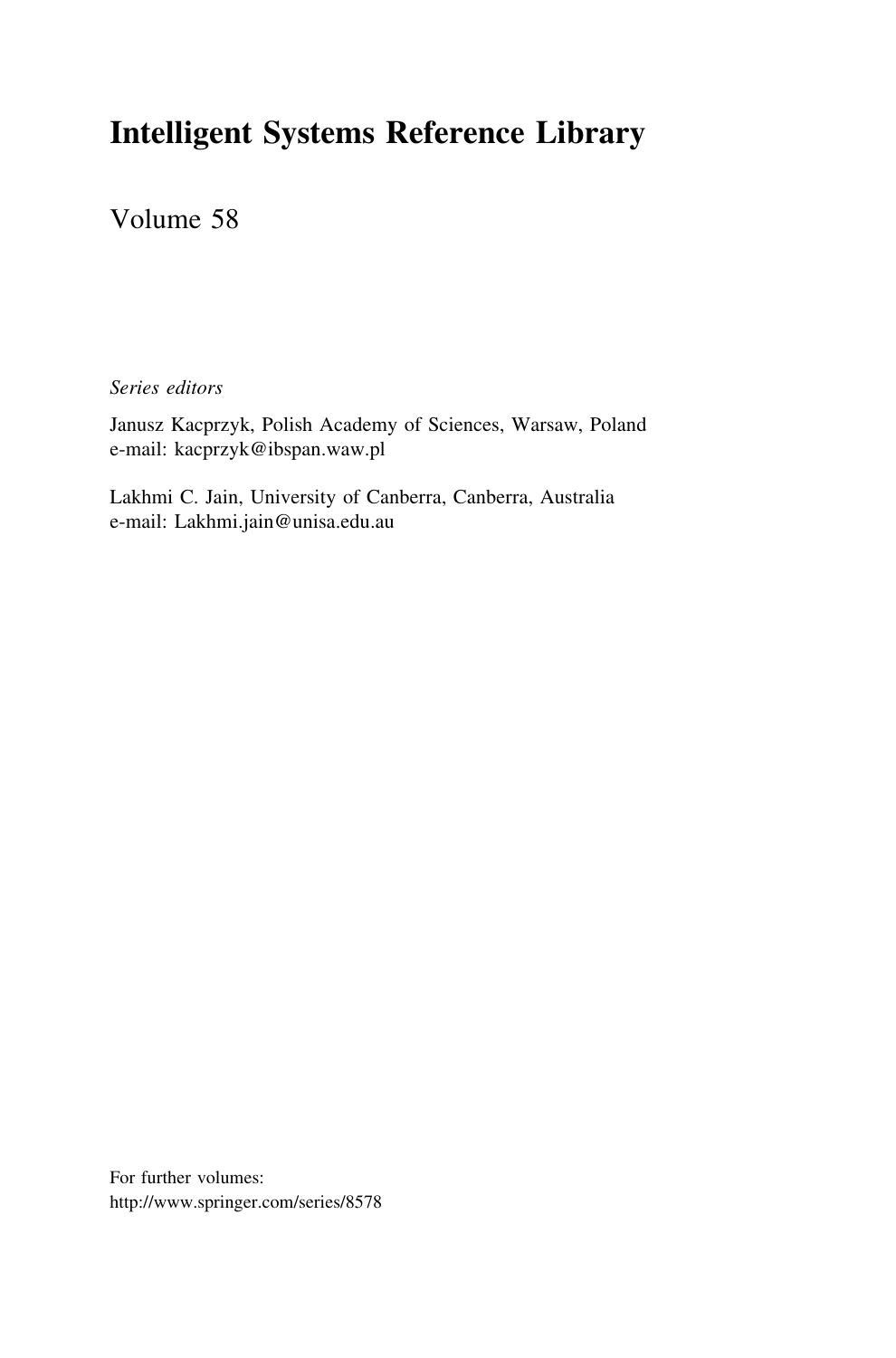#### About this Series

The aim of this series is to publish a Reference Library, including novel advances and developments in all aspects of Intelligent Systems in an easily accessible and well structured form. The series includes reference works, handbooks, compendia, textbooks, well-structured monographs, dictionaries, and encyclopedias. It contains well integrated knowledge and current information in the field of Intelligent Systems. The series covers the theory, applications, and design methods of Intelligent Systems. Virtually all disciplines such as engineering, computer science, avionics, business, e-commerce, environment, healthcare, physics and life science are included.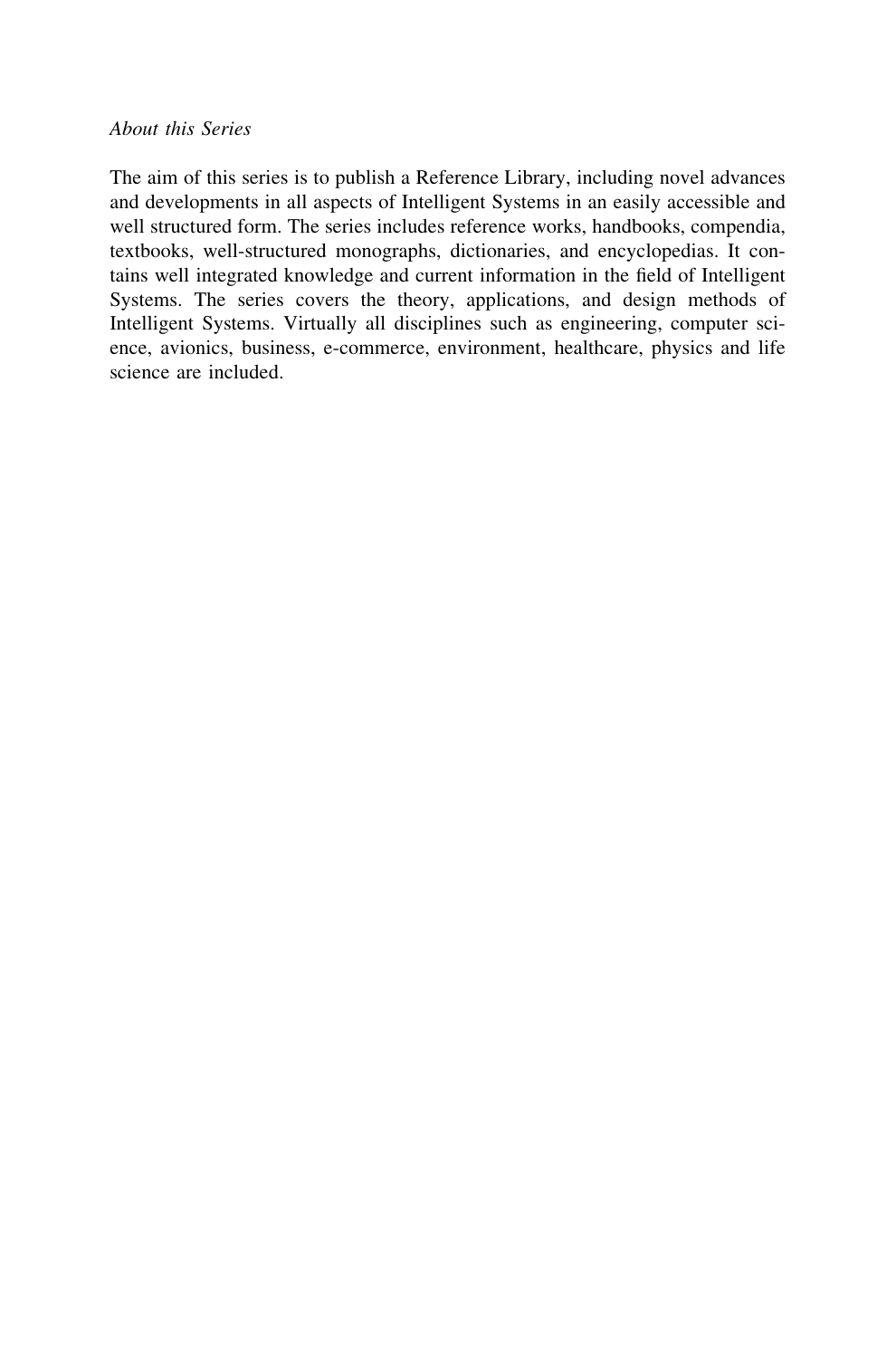George A. Anastassiou • Iuliana F. Iatan

# Intelligent Routines II

Solving Linear Algebra and Differential Geometry with Sage

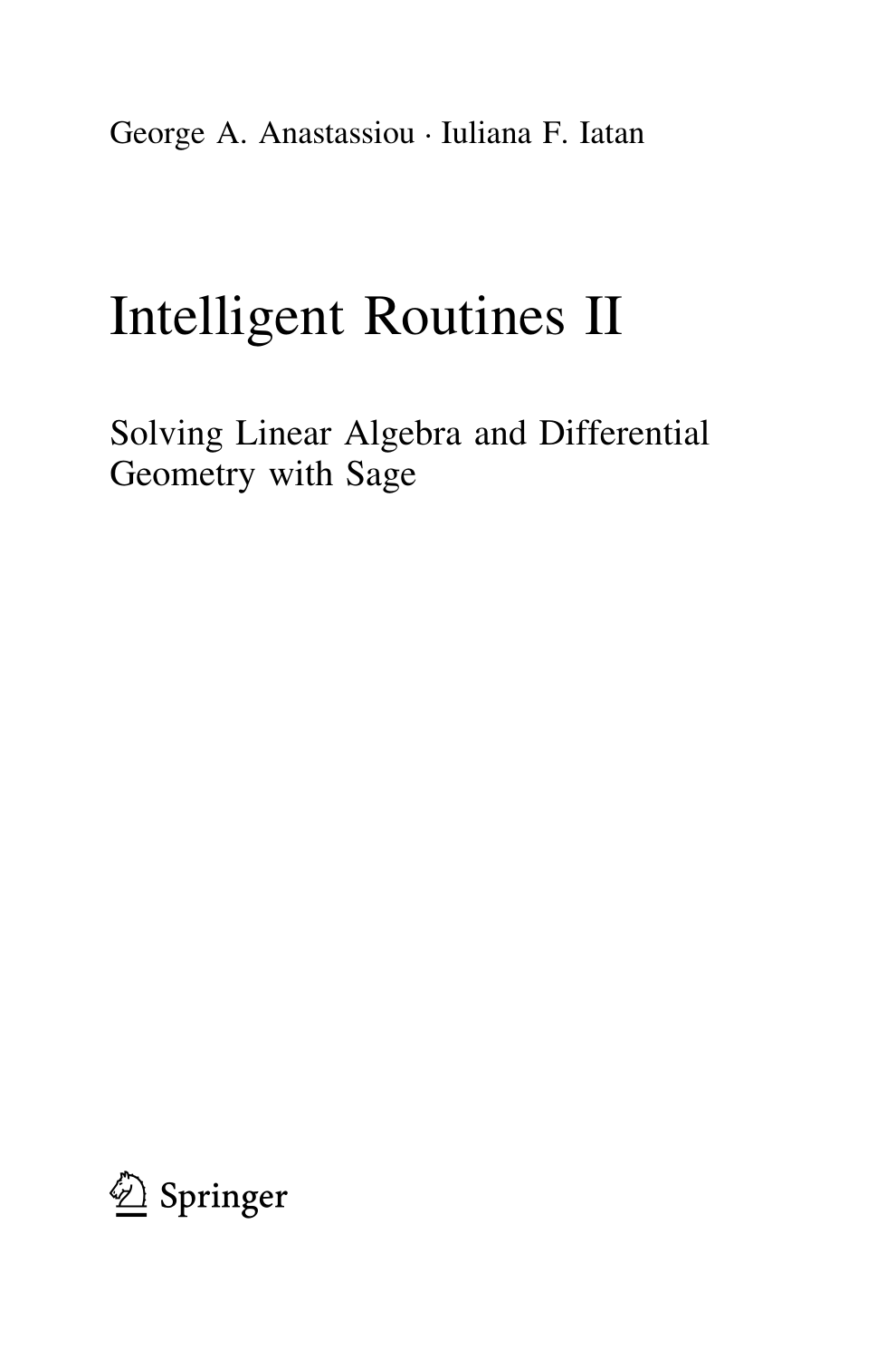George A. Anastassiou Department of Mathematical Sciences University of Memphis Memphis USA

Iuliana F. Iatan Department of Mathematics and Computer **Science** Technical University of Civil Engineering Bucharest Romania

ISSN 1868-4394<br>ISSN 978-3-319-01966-6<br>ISBN 978-3-319-01967-3 (eE ISBN 978-3-319-01967-3 (eBook) DOI 10.1007/978-3-319-01967-3 Springer Cham Heidelberg New York Dordrecht London

Library of Congress Control Number: 2012932490

- Springer International Publishing Switzerland 2014

This work is subject to copyright. All rights are reserved by the Publisher, whether the whole or part of the material is concerned, specifically the rights of translation, reprinting, reuse of illustrations, recitation, broadcasting, reproduction on microfilms or in any other physical way, and transmission or information storage and retrieval, electronic adaptation, computer software, or by similar or dissimilar methodology now known or hereafter developed. Exempted from this legal reservation are brief excerpts in connection with reviews or scholarly analysis or material supplied specifically for the purpose of being entered and executed on a computer system, for exclusive use by the purchaser of the work. Duplication of this publication or parts thereof is permitted only under the provisions of the Copyright Law of the Publisher's location, in its current version, and permission for use must always be obtained from Springer. Permissions for use may be obtained through RightsLink at the Copyright Clearance Center. Violations are liable to prosecution under the respective Copyright Law. The use of general descriptive names, registered names, trademarks, service marks, etc. in this publication does not imply, even in the absence of a specific statement, that such names are exempt from the relevant protective laws and regulations and therefore free for general use.

While the advice and information in this book are believed to be true and accurate at the date of publication, neither the authors nor the editors nor the publisher can accept any legal responsibility for any errors or omissions that may be made. The publisher makes no warranty, express or implied, with respect to the material contained herein.

Printed on acid-free paper

Springer is part of Springer Science+Business Media (www.springer.com)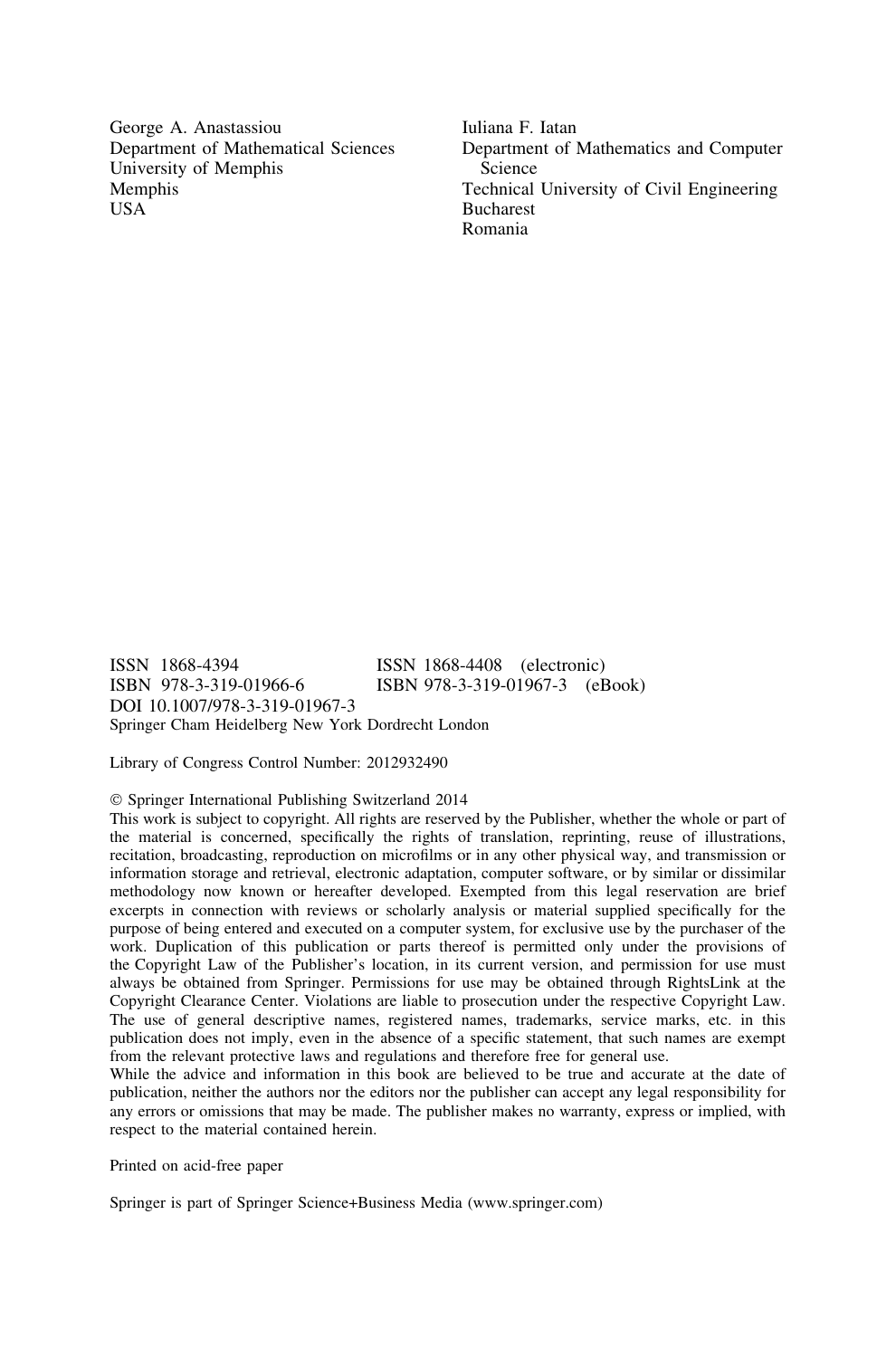Mathematics: the art of redescribing to the simplest of logical structures, that is an art of rewriting finite steps of thinking.

G. A. Anastassiou

The measure of success for a person is the magnitude of his/her ability to convert negative conditions to positive ones and achieve goals.

G. A. Anastassiou

Labor omnia vincit improbus.

Virgil, Georgics

The greatest thoughts come from the heart.

Vauvenargues, Reflections and Maxims

Friends show me what I can do, foes teach me what I should do.

Schiller, Friend and foe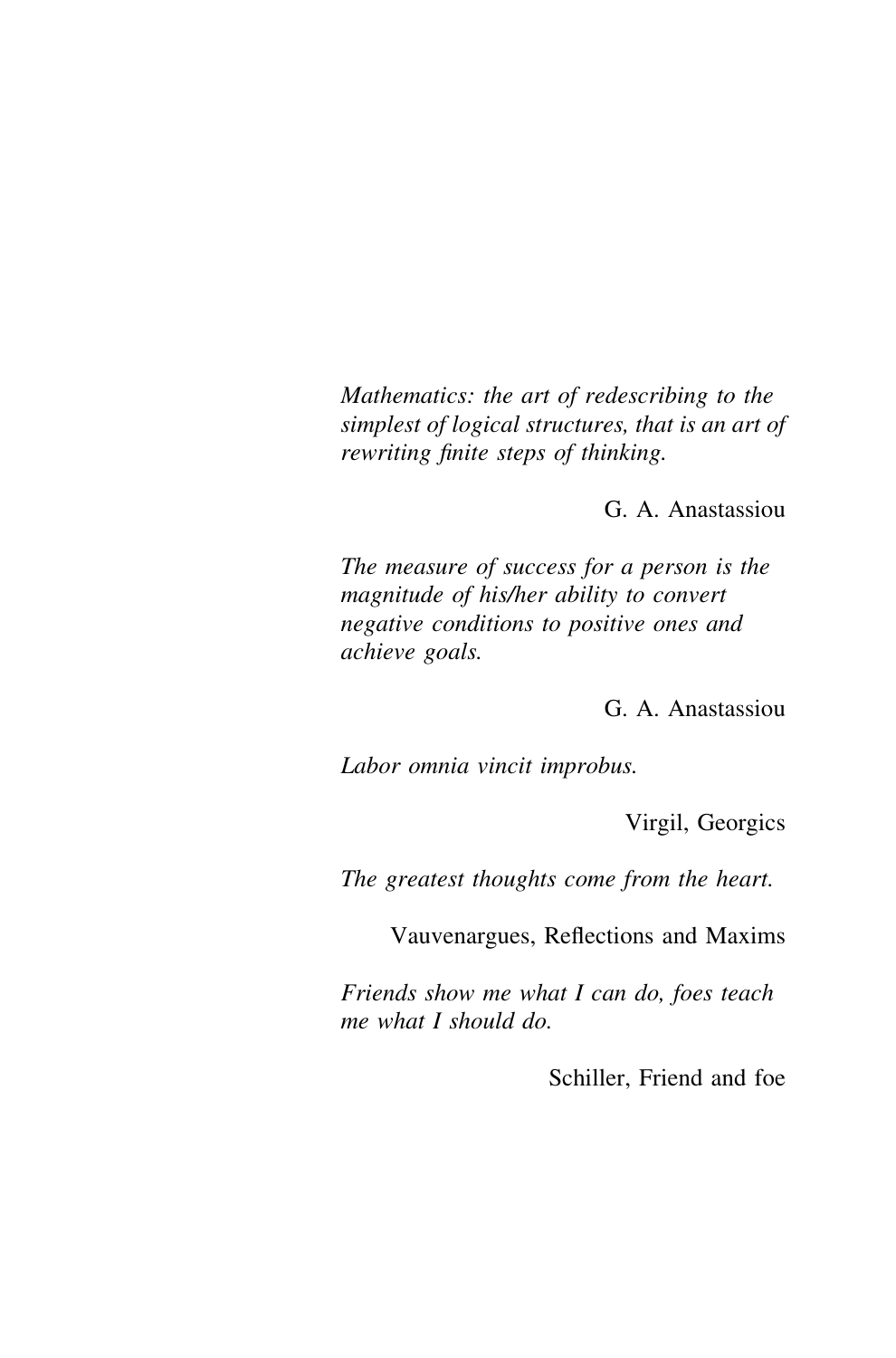Experience is by industry achieved, and perfected by the swift course of time.

Shakespeare, The Two Gentlemen of Verona

Good name in man and woman, dear my lord, Is the immediate jewel of their souls. Who steals my purse steals trash; 't is something, nothing; 'T was mine, 't is his, and has been slave to thousands; But he that filches from me my good name Robs me of that which not enriches him, And makes me poor indeed.

Shakespeare, Othello Act III, scene 3

L'ami du genre humain n'est point du tout mon fait.

Molière, Le Misanthrope, I, 1

Honor is like an island, rugged and without shores; we can never re-enter it once we are on the outside.

Boileau, Satires

Modesty is an adornment, but you come further without it.

German proverb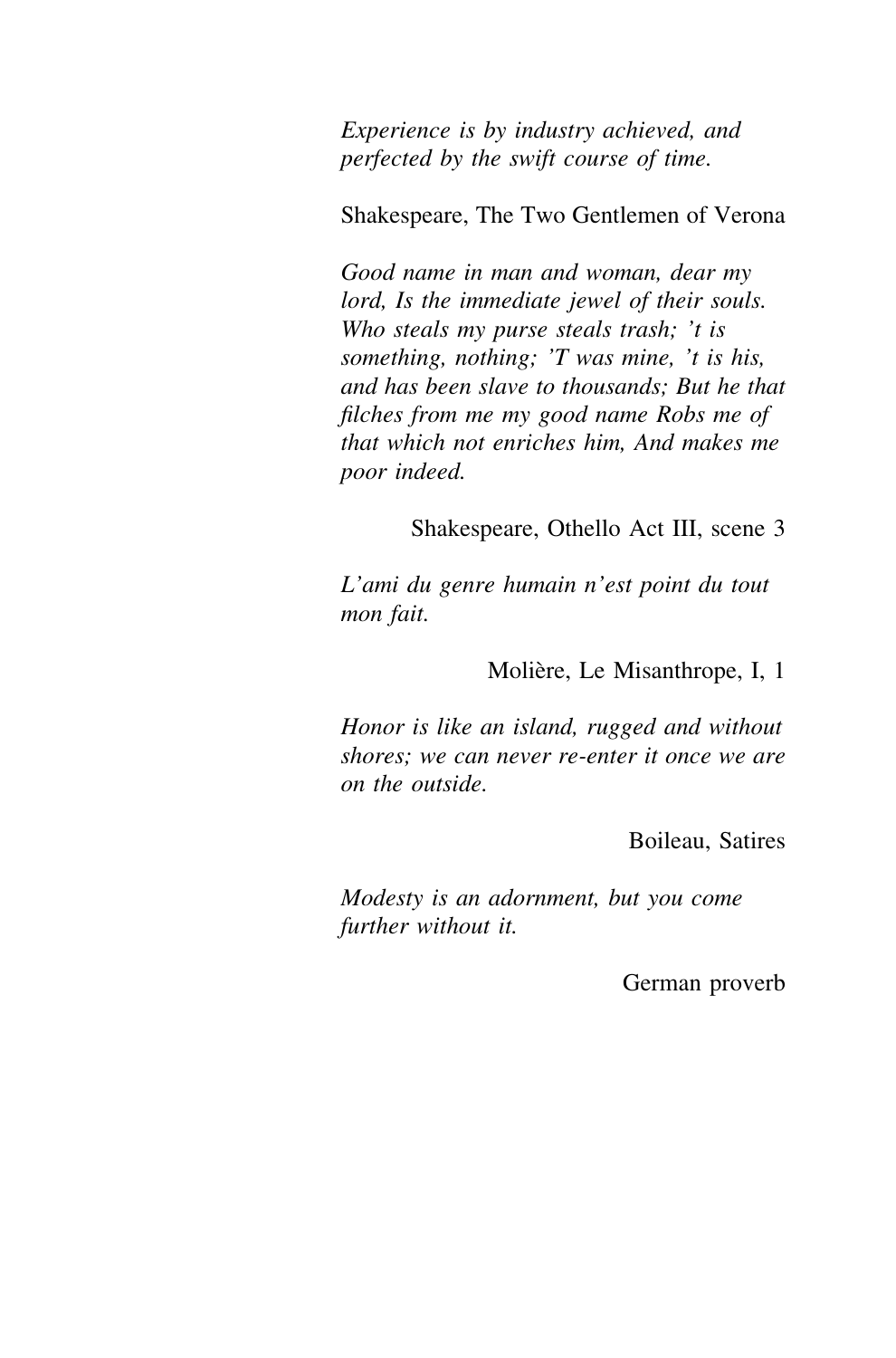### Preface

Linear algebra can be regarded as a theory of the vector spaces, because a vector space is a set of objects or elements that can be added together and multiplied by numbers (the result remaining an element of the set), so that the ordinary rules of calculation are valid. An example of a vector space is the geometric vector space (the free vector space), presented in the first chapter of the book, which plays a central role in physics and technology and illustrates the importance of the vector spaces and linear algebra for all practical applications.

Besides the notions which operates mathematics, created by abstraction from environmental observation (for example, the geometric concepts) or quantitative and qualitative research of the natural phenomena (for example, the notion of number) in mathematics there are elements from other sciences. The notion of vector from physics has been studied and developed creating vector calculus, which became a useful tool for both mathematics and physics. All physical quantities are represented by vectors (for example, the force and velocity).

A vector indicates a translation in the three-dimensional space; therefore we study the basics of the three-dimensional Euclidean geometry: the points, the straight lines and the planes, were in the second chapter.

The linear transformations are studied in the third chapter, because they are compatible with the operations defined in a vector space and allow us to transfer algebraic situations and related problems in three-dimensional space.

Matrix operations clearly reflect their similarity to the operations with linear transformations; so the matrices can be used for the numerical representation of the linear transformations. The matrix representation of linear transformations is analogous to the representation of the vectors through n coordinates relative to a basis.

The eigenvalue problems (also treated in the third chapter) are of great importance in many branches of physics. They make it possible to find some coordinate systems in which changes take the simplest forms. For example, in mechanics the main moments of a solid body are found with the eigenvalues of a symmetric matrix representing the vector tensor. The situation is similar in continuous mechanics, where the body rotations and deformations in the main directions are found using the eigenvalues of a symmetric matrix. Eigenvalues have a central importance in quantum mechanics, where the measured values of the observable physical quantities appear as eigenvalues of operators. Also, the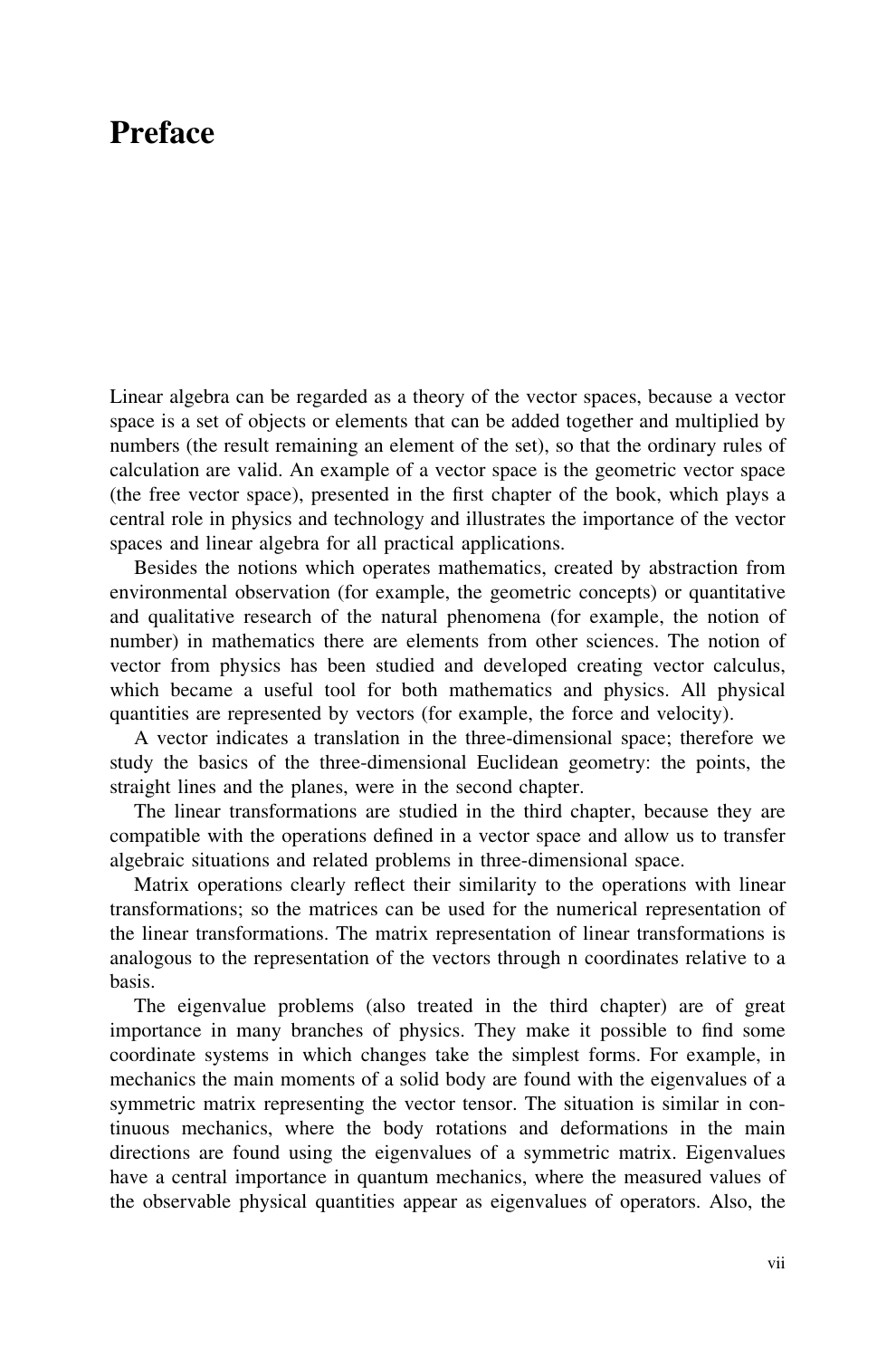eigenvalues are useful in the study of differential equations and continuous dynamical systems that arise in areas such as physics and chemistry.

The study of the Euclidean vector space in the fourth chapter is required to obtain the orthonormal bases, whereas relative to these bases the calculations are considerably simplified. In a Euclidean vector space, scalar product can be used to define the length of vectors and the angle between them. In the investigation of the Euclidean vector spaces very useful are the linear transformations compatible with the scalar product, i.e. the orthogonal transformations. The orthogonal transformations in the Euclidean plane are: the rotations, the reflections or the compositions of rotations and reflections.

The theory of bilinear and quadratic form are described in the fifth chapter. These are used with analytic geometry to get the classification of the conics and of the quadrics, presented in the Chap. 8.

In Analytic Geometry we replace the definitions and the geometrical study of the curves and the surfaces, by the algebraic correspondence: a curve and a surface are defined by algebraic equations, and the study of the curve and the surface is reduced to the study of the equation corresponding to each one (see the seventh chapter).

The above are used in physics, in particular to describe physical systems subject to small vibrations. The coefficients of a bilinear form behave for certain transformations like the tensor coordinates. The tensors are useful in theory of elasticity (deformation of an elastic medium is described through the deformation tensor).

In the differential geometry, in the study of the geometric figures, we use the concepts and methods of the mathematical analysis, especially the differential calculus and the theory of differential equations, presented in the sixth chapter. The physical problems lead to inhomogeneous linear differential equations of order n with constant coefficients.

In this book we apply extensively the software SAGE, which can be found free online [http://www.sagemath.org/.](http://www.sagemath.org/)

We give plenty of SAGE applications at each step of our exposition.

This book is usefull to all researchers and students in mathematics, statistics, physics, engineering and other applied sciences. To the best of our knowledge this is the first one.

The authors would like to thank Prof. Razvan Mezei of Lenoir-Rhyne University, North Carolina, USA for checking the final manuscript of our book.

Memphis, USA, May 13, 2013 George A. Anastassiou Bucharest, Romania **Iuliana F. Iatan**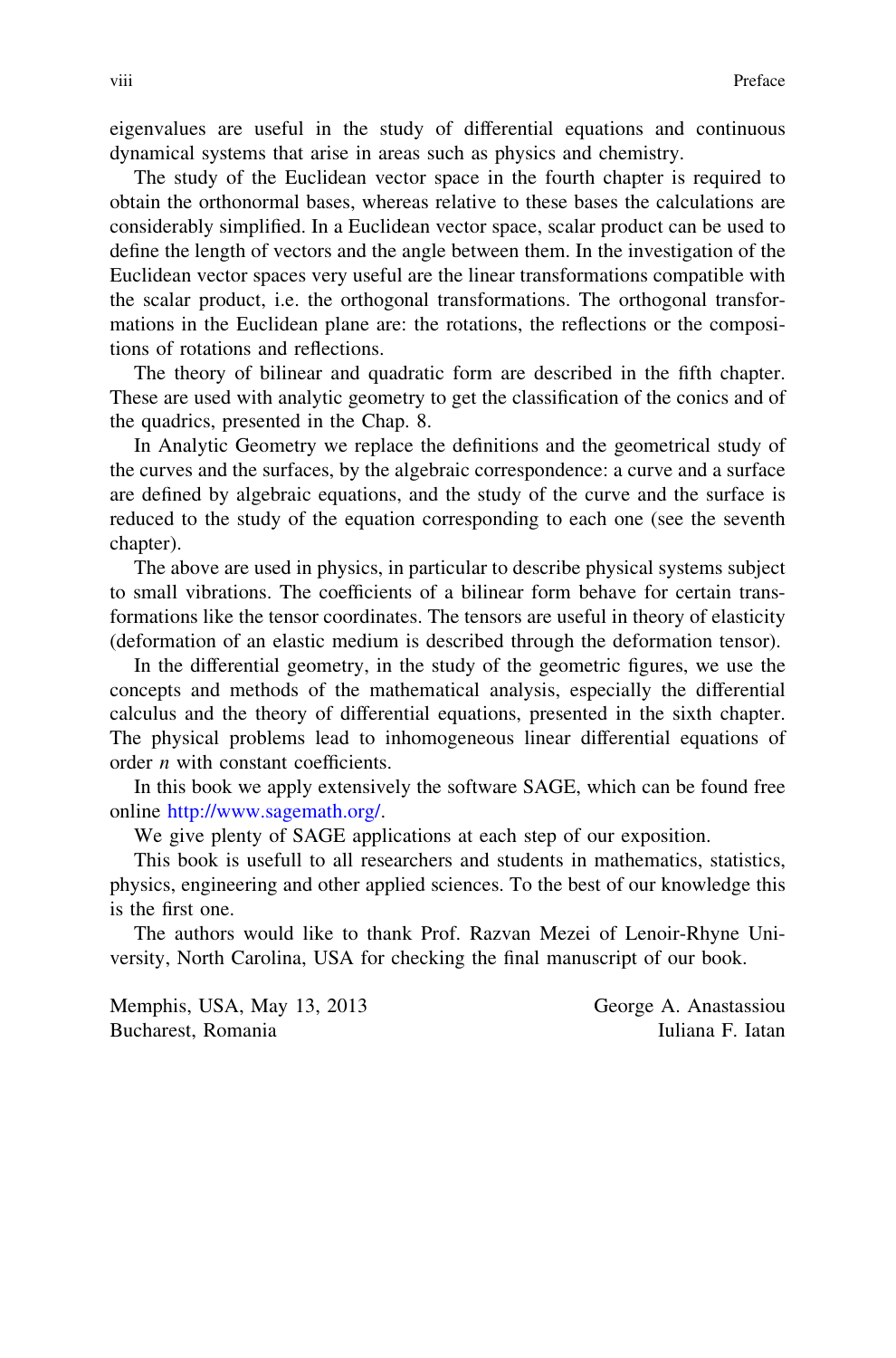# **Contents**

| 1            |     |       |                                                              | 1              |
|--------------|-----|-------|--------------------------------------------------------------|----------------|
|              | 1.1 |       |                                                              | $\mathbf{1}$   |
|              |     | 1.1.1 |                                                              | $\mathbf{1}$   |
|              | 1.2 |       | Operations with Free Vectors                                 | $\overline{4}$ |
|              |     | 1.2.1 |                                                              | $\overline{4}$ |
|              |     | 1.2.2 |                                                              | 9              |
|              |     | 1.2.3 |                                                              | 10             |
|              |     | 1.2.4 | Defining of the Products in the Set                          |                |
|              |     |       |                                                              | 13             |
|              | 1.3 |       |                                                              | 24             |
|              | 1.4 |       |                                                              | 46             |
|              | 1.5 |       |                                                              | 54             |
|              |     |       |                                                              | 58             |
| $\mathbf{2}$ |     |       |                                                              | 59             |
|              | 2.1 |       |                                                              | 59             |
|              |     | 2.1.1 | Straight Line Determined by a Point                          |                |
|              |     |       |                                                              | 59             |
|              |     | 2.1.2 | Straight Line Determined by Two Distinct Points              | 61             |
|              | 2.2 |       |                                                              | 62             |
|              |     | 2.2.1 | A a Point and a Non Zero Vector Normal                       |                |
|              |     |       |                                                              | 62             |
|              |     | 2.2.2 | Plane Determined by a Point and Two                          |                |
|              |     |       | Noncollinear Vectors                                         | 63             |
|              |     | 2.2.3 | Plane Determined by Three Noncollinear Points                | 65             |
|              |     | 2.2.4 | Plane Determined by a Straight Line and a Point              |                |
|              |     |       | that Doesn't Belong to the Straight Line $\dots \dots \dots$ | 66             |
|              |     | 2.2.5 | Plane Determined by Two Concurrent Straight Lines            | 66             |
|              |     | 2.2.6 | Plane Determined by Two Parallel Straight Lines              | 68             |
|              |     | 2.2.7 | The Straight Line Determined by the Intersection             |                |
|              |     |       |                                                              | 69             |
|              | 2.3 |       |                                                              | 73             |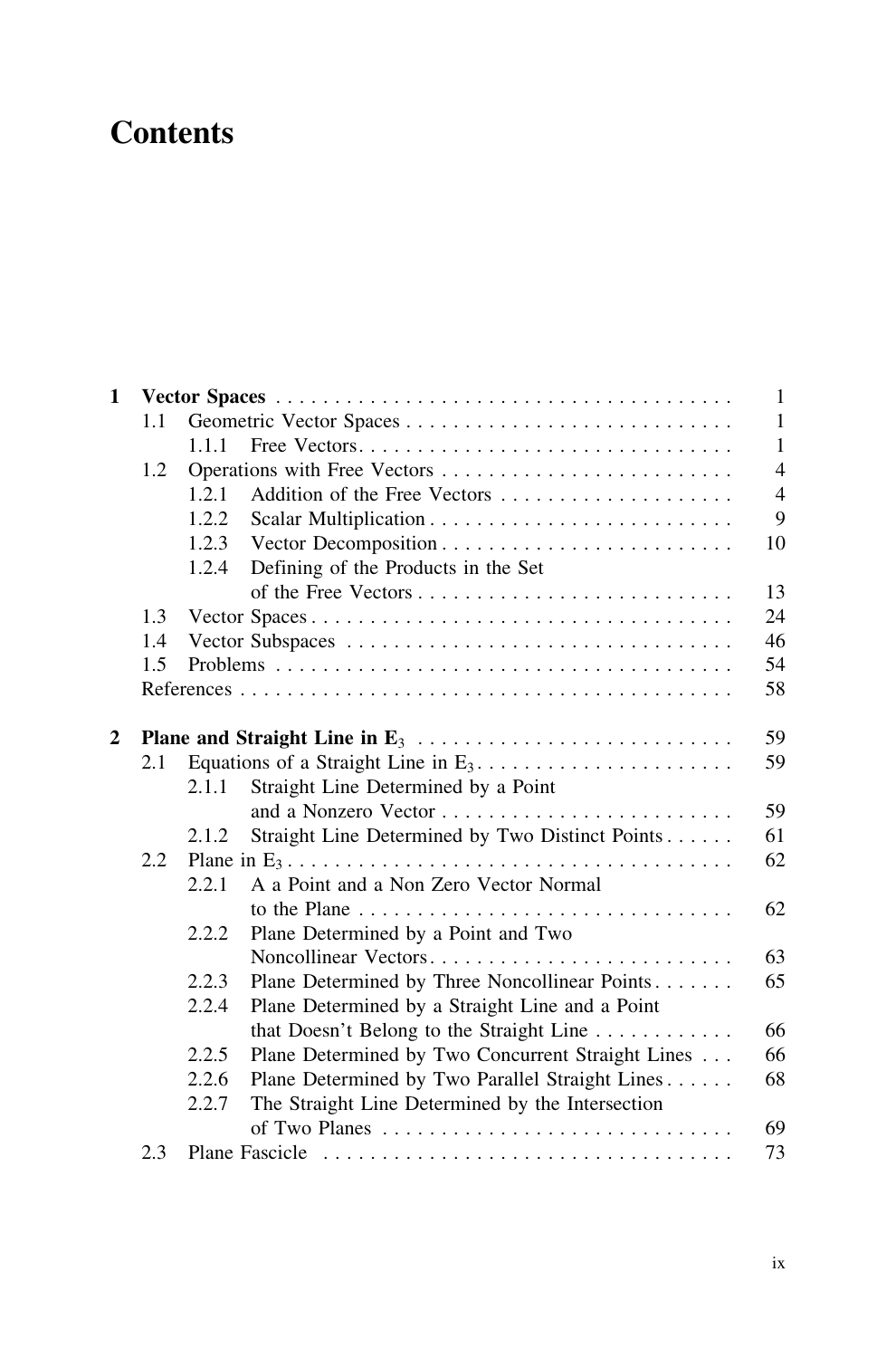|   | 2.4 |                                                            | 74  |
|---|-----|------------------------------------------------------------|-----|
|   |     | 2.4.1<br>Distance from a Point to a Straight Line          | 74  |
|   |     | 2.4.2<br>Distance from a Point to a Plane                  | 75  |
|   |     | Distance Between Two Straight Lines<br>2.4.3               | 79  |
|   | 2.5 |                                                            | 83  |
|   |     | 2.5.1<br>Angle Between Two Straight Lines.                 | 83  |
|   |     | 2.5.2                                                      | 83  |
|   |     | 2.5.3<br>Angle Between a Straight Line and a Plane         | 84  |
|   | 2.6 |                                                            | 86  |
|   |     |                                                            | 90  |
| 3 |     |                                                            | 91  |
|   | 3.1 | Linear Transformations                                     | 91  |
|   | 3.2 |                                                            | 103 |
|   | 3.3 | Changing the Associated Matrix to the Change of Basis      | 107 |
|   | 3.4 |                                                            | 110 |
|   |     | Characteristic Polynomial of an Endomorphism<br>3.4.1      | 111 |
|   |     |                                                            |     |
|   |     | Determining the Eigenvalues and the Eigenvectors<br>3.4.2  |     |
|   |     |                                                            | 116 |
|   |     | Diagonalization Algorithm of an Endomorphism<br>3.4.3      | 117 |
|   |     | 3.4.4                                                      | 122 |
|   | 3.5 |                                                            | 130 |
|   |     |                                                            | 134 |
| 4 |     | Euclidean Vector Spaces                                    | 135 |
|   | 4.1 | Euclidean Vector Spaces                                    | 135 |
|   | 4.2 | Linear Operators in Euclidean Vector Spaces                | 150 |
|   |     | Orthogonal Transformations in the Euclidean Plane<br>4.2.1 | 152 |
|   | 4.3 |                                                            | 160 |
|   |     |                                                            | 164 |
| 5 |     |                                                            | 165 |
|   | 5.1 | Bilinear and Quadratic Forms                               | 165 |
|   | 5.2 | Gauss-Lagrange Method for Reducing a Quadratic             |     |
|   |     |                                                            | 169 |
|   | 5.3 | Reducing a Quadratic Form to a Canonical Expression        |     |
|   |     |                                                            | 175 |
|   |     | Eigenvalue Method for Reducing a Quadratic                 |     |
|   | 5.4 |                                                            |     |
|   |     |                                                            | 180 |
|   | 5.5 | Characterization Criteria for Positive (Negative)          |     |
|   |     |                                                            | 184 |
|   | 5.6 |                                                            | 190 |
|   |     |                                                            | 196 |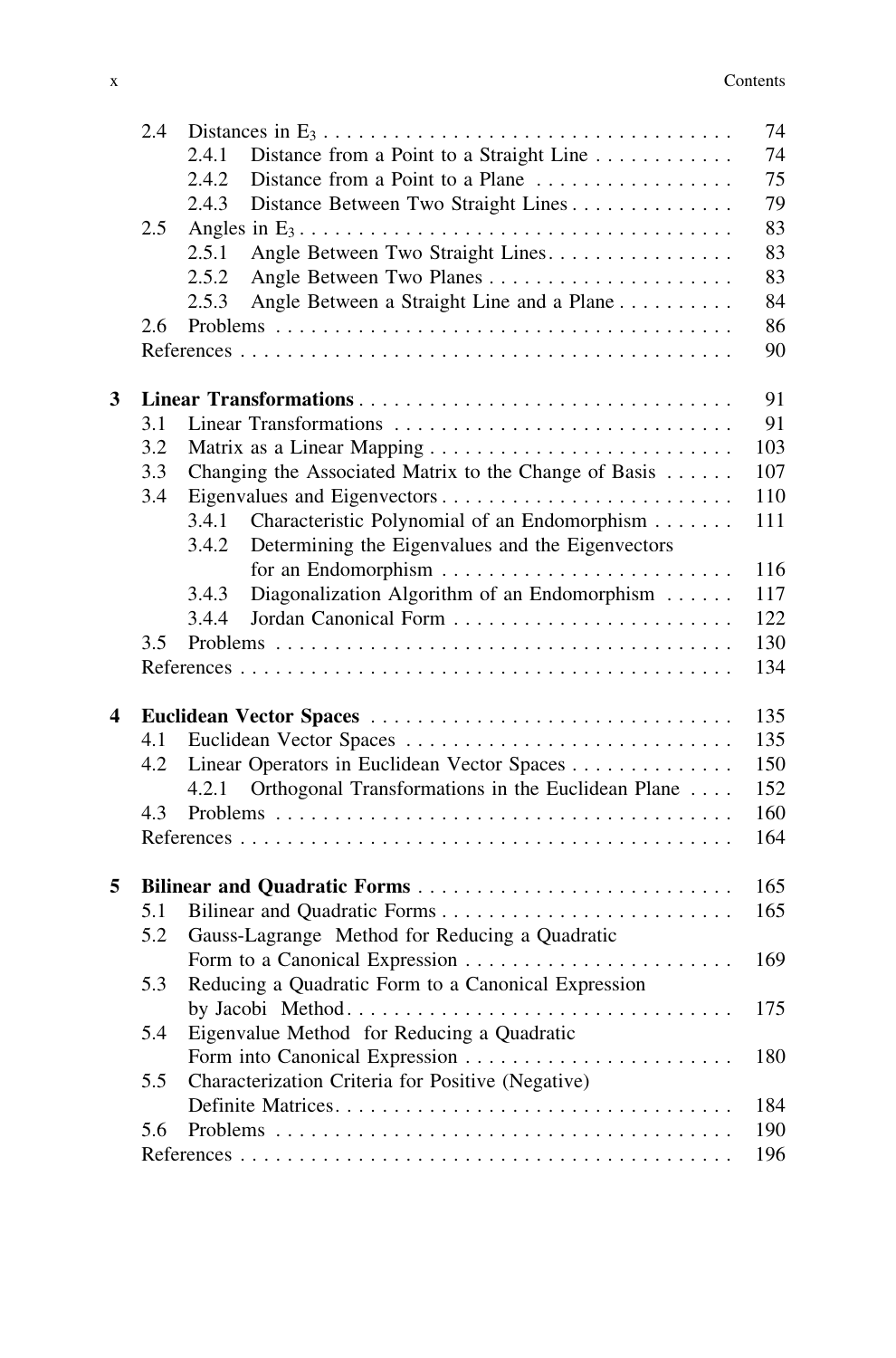| Contents | X1 |
|----------|----|
|          |    |

| 6 |     | Differential Geometry of Curves and Surfaces             | 197 |
|---|-----|----------------------------------------------------------|-----|
|   | 6.1 | Analytical Definition of Curves in the Space             | 197 |
|   | 6.2 | Tangent and Normal Plane to a Curve in the Space         | 198 |
|   | 6.3 |                                                          | 199 |
|   | 6.4 | Curvature and Torsion of the Space Curves                | 206 |
|   | 6.5 | Envelope of a Family of Curves in Plane                  | 214 |
|   | 6.6 | Analytic Definition of Surfaces                          | 217 |
|   | 6.7 | Tangent Plane and Normal to a Surface                    | 219 |
|   | 6.8 | First Fundamental Form of a Surface. Curves on a Surface | 223 |
|   | 6.9 |                                                          | 230 |
|   |     |                                                          | 234 |
| 7 |     |                                                          | 235 |
|   | 7.1 |                                                          | 235 |
|   | 7.2 |                                                          | 238 |
|   |     | 7.2.1                                                    | 238 |
|   |     | 7.2.2                                                    | 240 |
|   |     | 7.2.3                                                    | 243 |
|   |     | 7.2.4                                                    | 246 |
|   | 7.3 | Reducing to the Canonical Form of a Conic Equation       | 248 |
|   | 7.4 |                                                          | 262 |
|   | 7.5 | Quadrics on Canonical Equations                          | 270 |
|   |     | 7.5.1                                                    | 270 |
|   |     | 7.5.2                                                    | 274 |
|   |     | 7.5.3                                                    | 276 |
|   |     | 7.5.4                                                    | 280 |
|   |     | 7.5.5<br>Elliptic Paraboloid                             | 282 |
|   |     | 7.5.6<br>Hyperbolic Paraboloid                           | 284 |
|   | 7.6 | Ruled Surfaces. Surface Generation                       | 286 |
|   | 7.7 |                                                          | 297 |
|   |     |                                                          | 303 |
|   |     |                                                          | 305 |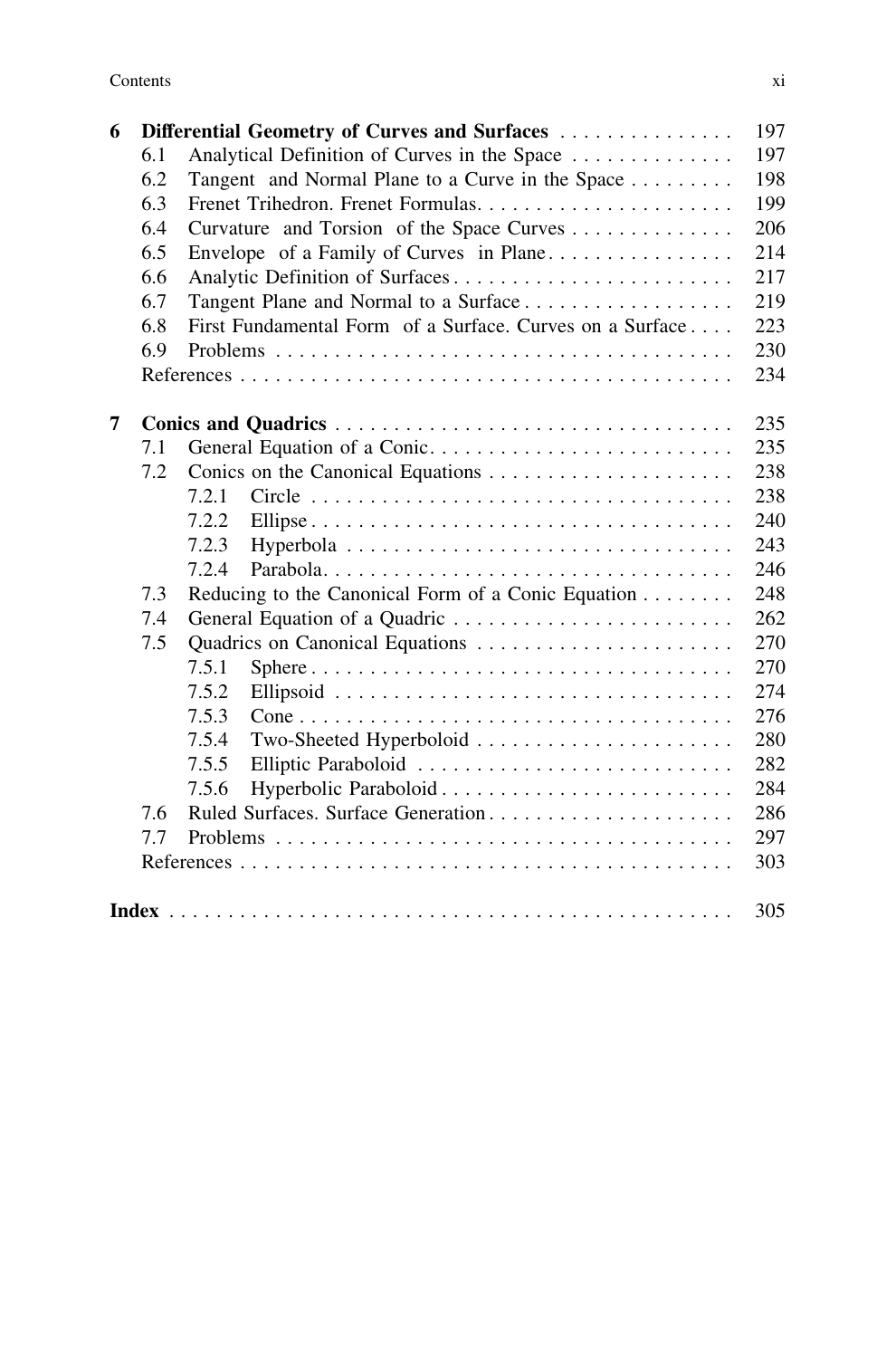## **Symbols**

 $E_3$ , 1  $\overrightarrow{AB}$ , 1  $\overline{AB}$ , 3  $V_3$ , 3  $d(A, B), 13$  $\bar{a} \cdot \bar{b}$ , 14  $\overline{a} \times \overline{b}$ , 17  $(\mathbb{R}^n,+,\bullet)$ , 25  $(R_n[X], +, \bullet), 29$  $(M_{m, n} (\mathbb{R}), +, \bullet), 25, 26$  $\overline{x}_R$ , 36  $M_{(B_1,B_2)}$ , 39  $M_n^s$  (R), 46, 47  $M_n^a$  (R), 48, 49  $\oplus$ , 52  $\bar{n}$ , 62, 63  $L(U, V), 92$  $End(V), 92$ Ker T, 92 Im  $T$ , 92  $\widetilde{T}_{(B_1,B_2)}$ , 97  $P(\lambda)$ , 112  $g_{\lambda_0}$ , 117  $a_{\lambda_0}$ , 117  $J_p(\lambda)$ , 123  $\mathbf{B}_p$  ( $\lambda$ ), 123  $\langle \overline{x}, \overline{y} \rangle$ , 135  $\|\bar{x}\|, 138$  $r_{\varphi}(\bar{x}), 152$  $s_{O}(\bar{x})$ , 153 f  $(\bar{x})$ , 166  $b(x, y), 166$  $\overline{\tau}$ , 199